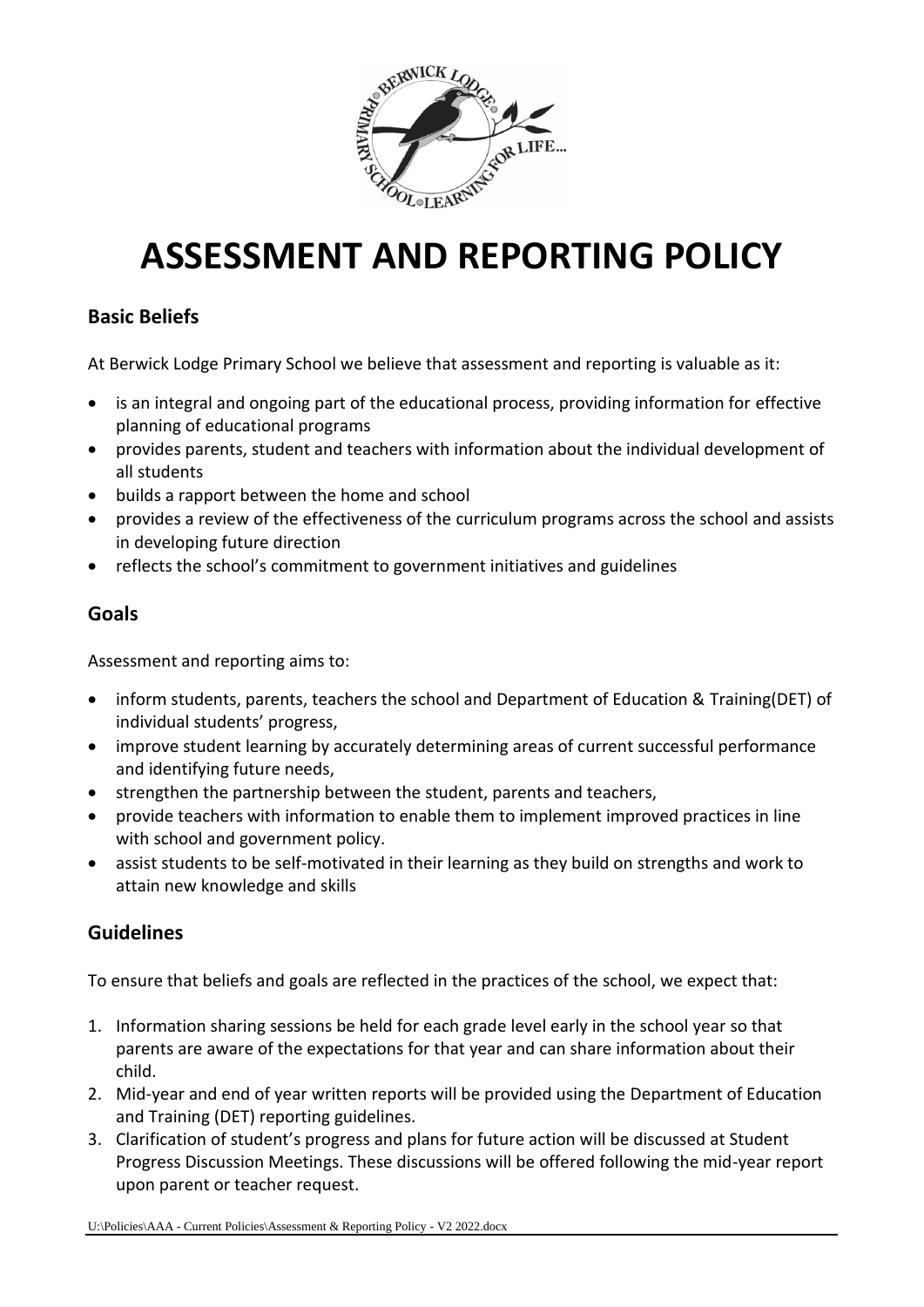- 4. There will be a positive environment in which parents and teachers feel comfortable about contacting each other as needs arise throughout the year on a formal or informal basis.
- 5. Teachers will include a variety of assessment strategies in teaching programs to provide multiple sources of information about student achievement. These may include tests and assignments, projects, portfolios, performance observations, discussions and involvement in statewide standardized testing (NAPLAN).
- 6. Teachers are expected to maintain and provide ongoing assessment of their classroom programs and adjust their teaching practices accordingly, within the guidelines of school and government policy.
- 7. Teachers will participate in moderation processes so that staff can apply consistent judgements of student progress against Victorian Curriculum standards across the school.
- 8. The school will assess the achievements of students with disabilities and impairments in the context of the Victorian Curriculum. Program Support Groups (PSG's) and Individual Learning Improvement Plans (ILIPs) will help develop individual profiles containing learning goals in key learning areas relevant to the student. Progress towards learning goals will be assessed and reported to the Program Support Group.
- 9. Students for whom English is a second language will have their progress in English reported against the EAL (English as an Additional Language) developmental continuum.
- 10. Teachers will develop ILIP's for funded, Aboriginal and Torres Strait Islanders, and Out of Home Care students. Regular meetings will be arranged with parents to monitor the implementation of the ILIP.
- 11. Individual files are kept which reflect the student's progress through the school.
- 12. The school will provide all required performance data to DET and the school community by means of the School Council's Annual Report.
- 13. Students will be taught, and expected to use, self-assessment strategies. Individual Learning Goals will be developed for each student in consultation with the teacher. Parents will be informed of student learning goals.

# **Responsibility for Implementation**

Classroom and Specialist Teachers are responsible for:

- assessment and evaluation of individual students against national standards and progression points detailed within the Victorian Curriculum and reporting to the student, parent and the school and the government (CASES21).
- the management and maintenance of individual student files.
- the development of ILIP's for students as required.
- planning and reviewing educational programs, using data provided through assessment.

The Curriculum Development Team members are responsible for:

- the implementation and continuous monitoring of the policy.
- the organisation of information sharing sessions and student progress discussion meetings.
- the collection of achievement levels of students, from classroom teachers as dictated by school and government policy expectation.
- the organisation and monitoring of the literacy and numeracy assessment schedules across the school.
- assisting the Leadership Team in the interpretation of whole school data.

The Leadership Team is responsible for:

• the overall management and monitoring of assessment and reporting practices.